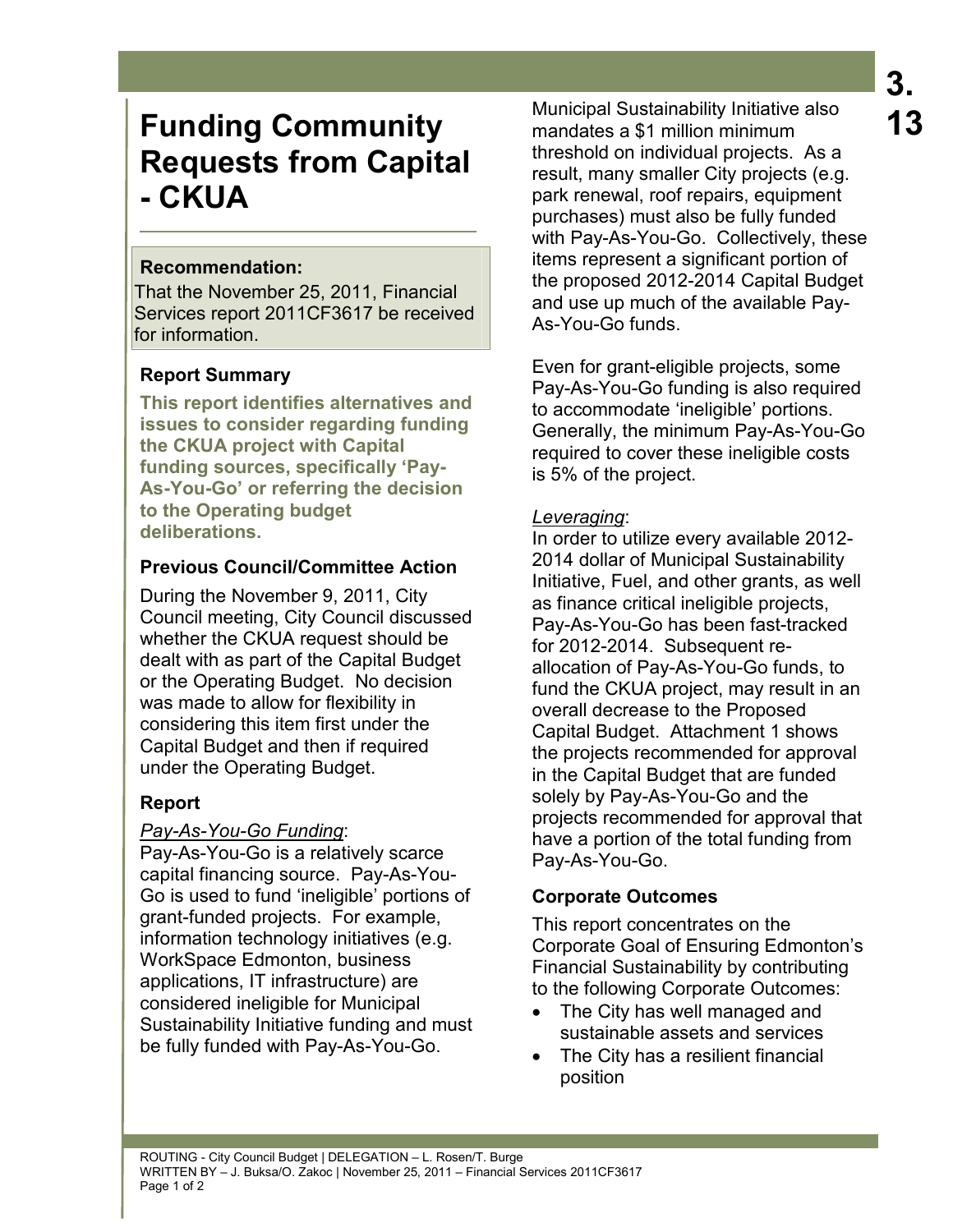• The City has balanced revenue streams that are sustainable.

#### **Budget/Financial Implications**

To fund the CKUA project within the Capital Budget would require the reallocation of Pay-As-You-Go from a project or projects recommended for approval.

In the event that City Council decides to refer this request to the Operating Budget, this would be discussed in conjunction with all other unfunded service packages as summarized on page 50 to 52 in the Operating Budget binder.

#### **Attachments**

- 1. CKUA Capital Project (Profile #12- 21-7663)
- 2. Capital projects recommended for approval that have Pay-As-You-Go as a funding source

#### **Others Reviewing this Report**

• L. Cochrane, General Manager, Community Services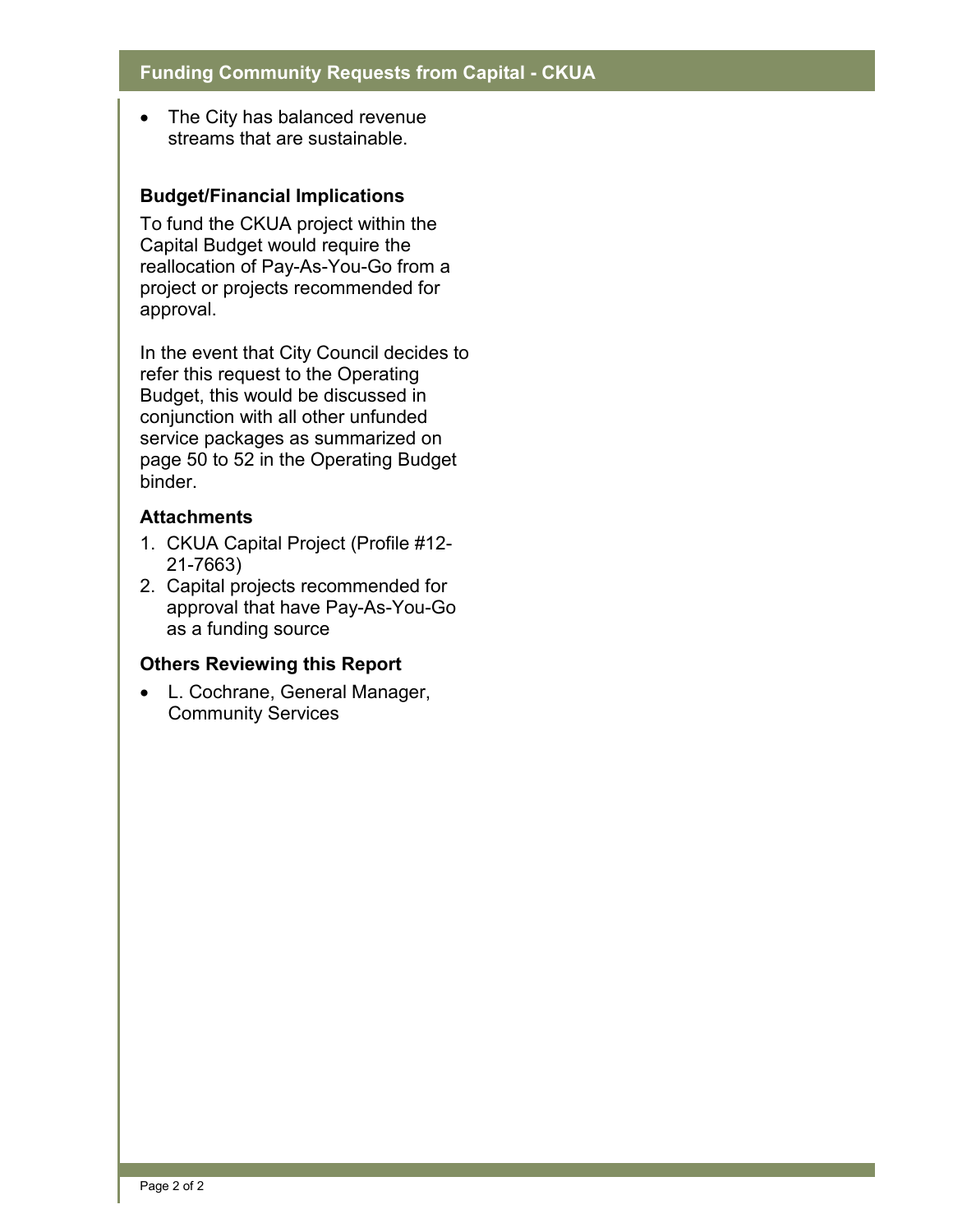#### **CKUA Capital Project (Profile #12-21-7663)**

|                                                                                                                                                                                                                                                                                                                                                                                                                                                                                                                                                                                                                                                                                                                                                                  |                                                       | Community Services       |                   |         |       |              |                                                             | (Unfunded) |
|------------------------------------------------------------------------------------------------------------------------------------------------------------------------------------------------------------------------------------------------------------------------------------------------------------------------------------------------------------------------------------------------------------------------------------------------------------------------------------------------------------------------------------------------------------------------------------------------------------------------------------------------------------------------------------------------------------------------------------------------------------------|-------------------------------------------------------|--------------------------|-------------------|---------|-------|--------------|-------------------------------------------------------------|------------|
| <b>PROGRAM:</b>                                                                                                                                                                                                                                                                                                                                                                                                                                                                                                                                                                                                                                                                                                                                                  | <b>Community Strategies</b>                           |                          | <b>LEAD DEPT:</b> |         |       |              |                                                             |            |
| <b>PROJECT NAME:</b>                                                                                                                                                                                                                                                                                                                                                                                                                                                                                                                                                                                                                                                                                                                                             | <b>CKUA Expansion</b>                                 |                          |                   |         |       |              |                                                             | 12-21-7663 |
| Group-Criteria:                                                                                                                                                                                                                                                                                                                                                                                                                                                                                                                                                                                                                                                                                                                                                  | F-110 Projects Specifically Directed By (Program Mgr. |                          |                   | McRae H |       | Project Mgr: |                                                             |            |
| Goal: Improve Edmonton's Livability (LIVE)                                                                                                                                                                                                                                                                                                                                                                                                                                                                                                                                                                                                                                                                                                                       |                                                       |                          |                   |         |       |              | Outcome: Services/programs that provide enjoyment & healthy |            |
| <b>BUDGET</b>                                                                                                                                                                                                                                                                                                                                                                                                                                                                                                                                                                                                                                                                                                                                                    |                                                       | <b>Prior Years</b>       | 2012              | 2013    | 2014  | 2015         | 2016                                                        | Total      |
| <b>Budget as Approved</b>                                                                                                                                                                                                                                                                                                                                                                                                                                                                                                                                                                                                                                                                                                                                        |                                                       |                          |                   |         |       |              |                                                             |            |
| Change                                                                                                                                                                                                                                                                                                                                                                                                                                                                                                                                                                                                                                                                                                                                                           |                                                       |                          |                   |         |       |              |                                                             |            |
| <b>Revised Budget</b>                                                                                                                                                                                                                                                                                                                                                                                                                                                                                                                                                                                                                                                                                                                                            |                                                       | ٠                        | ٠                 | ٠       | ٠     | ٠            | ٠                                                           | ×.         |
| PLANNED AMOUNT NOT APPROVED FOR SPENDING                                                                                                                                                                                                                                                                                                                                                                                                                                                                                                                                                                                                                                                                                                                         |                                                       |                          |                   |         |       |              |                                                             |            |
| <b>Existing Plan Expenditures</b>                                                                                                                                                                                                                                                                                                                                                                                                                                                                                                                                                                                                                                                                                                                                |                                                       | ۰                        |                   |         |       |              |                                                             |            |
| Change                                                                                                                                                                                                                                                                                                                                                                                                                                                                                                                                                                                                                                                                                                                                                           |                                                       | ÷                        | 1,000             | 1,500   | 2,500 | c            |                                                             | 5,000      |
| <b>Revised Expenditures</b>                                                                                                                                                                                                                                                                                                                                                                                                                                                                                                                                                                                                                                                                                                                                      |                                                       | $\overline{\phantom{a}}$ | 1,000             | 1.500   | 2.500 | ٠            | ×                                                           | 5,000      |
| <b>TOTAL CAPITAL</b><br><b>EXPENDITURE PLAN</b>                                                                                                                                                                                                                                                                                                                                                                                                                                                                                                                                                                                                                                                                                                                  |                                                       |                          | 1,000             | 1,500   | 2.500 | ۰            |                                                             | 5,000      |
| Financing                                                                                                                                                                                                                                                                                                                                                                                                                                                                                                                                                                                                                                                                                                                                                        | <b>Budget</b><br>Request                              | <b>Prior Years</b>       | 2012              | 2013    | 2014  | 2015         | 2016                                                        | Total      |
| <b>General Financing (non-TCA)</b>                                                                                                                                                                                                                                                                                                                                                                                                                                                                                                                                                                                                                                                                                                                               | ÷                                                     | ä,                       | 1,000             | 1,500   | 2,500 | ٠            | ٠                                                           | 5,000      |
| <b>Total Financing</b>                                                                                                                                                                                                                                                                                                                                                                                                                                                                                                                                                                                                                                                                                                                                           |                                                       |                          | 1,000             | 1.500   | 2500  | ÷            |                                                             | 5.000      |
| <b>Description</b><br>CKUA is in the process of expanding their operational base in order to broaden<br>their mandate of supporting Alberta artists and the arts community. In early 2012,<br>they intend to move to the former Alberta Hotel, which is slated to be<br>reconstructed and erected west of Canada Place (9700 Jasper Avenue) on Jasper<br>Avenue. Through the new facility, CKUA intends to better connect with the community<br>in meaningful ways, including providing below-market leasing space for arts,<br>cultural and multi-cultural non-profit groups and developing a world-class music<br>library and performance spaces open to the general public. They also intend to<br>develop a sustainable, environmentally sensitive facility. |                                                       |                          |                   |         |       |              |                                                             |            |
| Justification                                                                                                                                                                                                                                                                                                                                                                                                                                                                                                                                                                                                                                                                                                                                                    |                                                       |                          |                   |         |       |              |                                                             |            |

CKUA relocation and expansion offers the City of Edmonton an opportunity to support an innovative and sustainable investment in the cultural sector, as well as maintain and preserve a historic resource in downtown Edmonton. Because CKUA as maintain and preserve a nistoric resource in downtown Edmonton. Because CKNA<br>would offer below-market leasing space to other non-profit organizations, the<br>facility can serve as a multi-tenant community arts hub, promoti

|                                     |                           |    | Project Cost Breakdown |       |
|-------------------------------------|---------------------------|----|------------------------|-------|
| Percent for Art                     |                           |    | Grant Contribution 5   | 5,000 |
| Amount:                             | Percent of Total Project: | 0% |                        |       |
|                                     |                           |    |                        |       |
| <b>Last Updated:</b><br>18-OCT-2011 |                           |    |                        | 5,000 |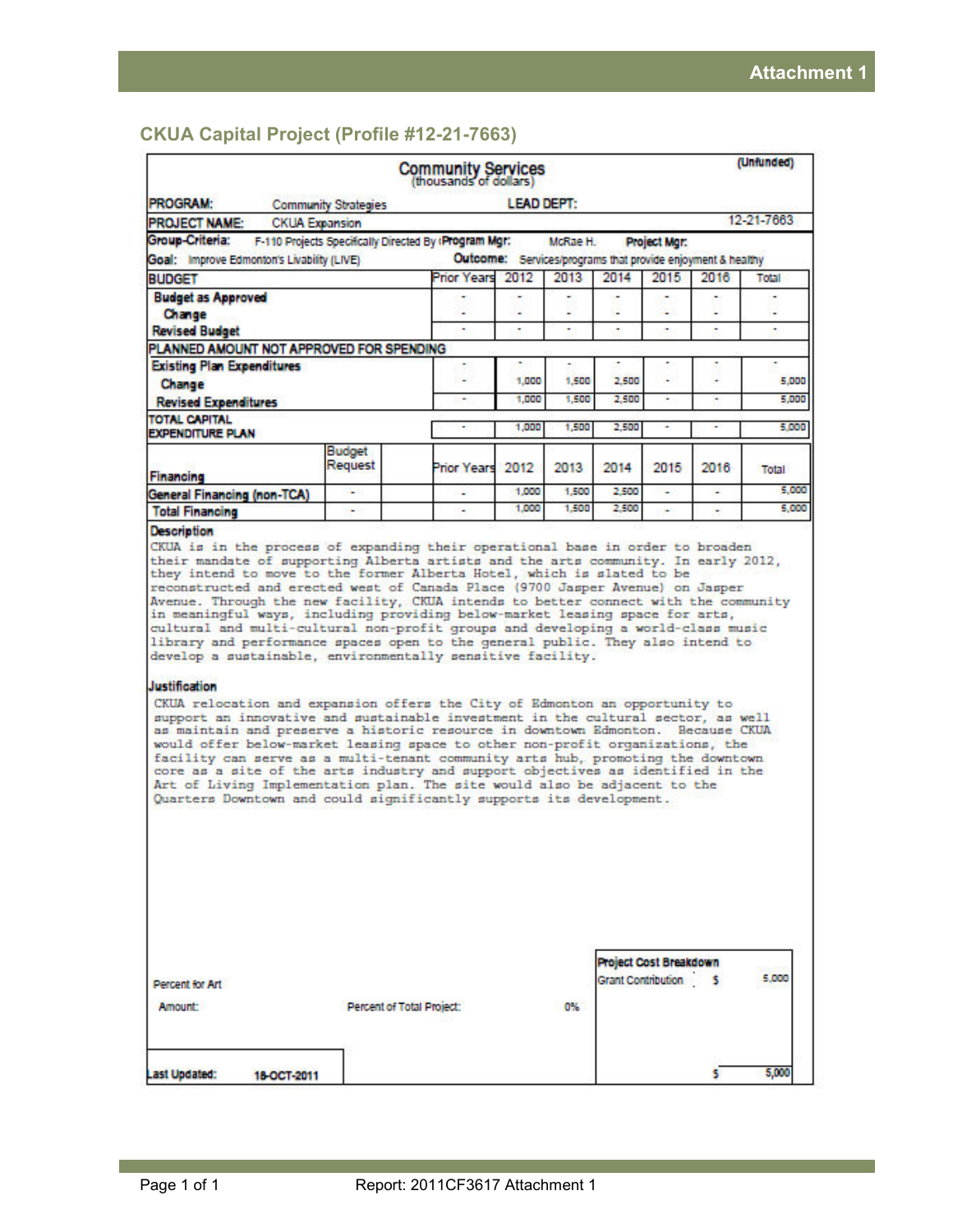| Program Project        |                          | <b>Name</b>                                     | 2012            | 2013             |        | 2014 12-14 Total |
|------------------------|--------------------------|-------------------------------------------------|-----------------|------------------|--------|------------------|
| <b>BLS</b>             | 07-75-3511               | Century Place Infrastructure                    | 1,804           | 0                | 0      | 1,804            |
| <b>BLS</b>             | 12-75-5000               | Fire Alarm Reporting System Upgrades            | 1,250           | 1,250            | 1,000  | 3,500            |
| <b>CFS</b>             | 09-21-5830               | Varscona Theatre - Major Fac Redev Upgr         | 1,000           | 0                | 0      | 1,000            |
| <b>CFS</b>             | 12-21-5601               | <b>Equipment Conservation</b>                   | 991             | 828              | 861    | 2,680            |
| <b>CFS</b>             | 12-21-5771               | Recreation Facility Safety and Security         | 799             | 819              | 846    | 2,464            |
| <b>CFS</b>             | 12-21-9783               | Enviromental Sustainability Composite           | 100             | 105              | 110    | 315              |
| <b>CFS</b>             | 13-21-8843               | Edmonton Valley Zoo Utilities Replacemen        | 0               | 500              | 500    | 1,000            |
| Fire                   | 12-70-0012               | <b>Emergency Communications System Hardware</b> | 175             | 175              | 175    | 525              |
| Fire                   | 12-70-0013               | Fire Rescue Emerg Equip Replace                 | 860             | 860              | 870    | 2,590            |
| Fleet                  | 12-25-3005               | Fleet Replace Tools/Equipment                   | 807             | 730              | 945    | 2,482            |
| Fleet                  | 12-25-3003               | Fleet Hoist Replacement                         | 300             | 1,500            | 901    | 2,701            |
| Fleet                  | 12-25-3004               | Fleet Underground Oil Tanks Replacement         | 0               | 250              | 1,000  | 1,250            |
| Fleet                  | 12-25-3013               | Fleet Hoist Replacement Westwood Muni           | 2,700           | $\boldsymbol{0}$ | 1,800  | 4,500            |
| IT                     | 09-18-0700               | Human Resources Information Systems             | 1,400           | 1,400            | 0      | 2,800            |
| $\mathsf{I}\mathsf{T}$ | 11-18-0750               | Workspace Edmonton                              | 4,294           | 1,718            | 0      | 6,012            |
| IT                     | 12-18-0500               | <b>Business Unit Applications</b>               | 3,445           | 3,045            | 3,045  | 9,535            |
| $\mathsf{I}\mathsf{T}$ | 12-18-0406               | <b>Enterprise Business Applications</b>         | 3,579           | 3,579            | 3,578  | 10,736           |
| IT                     | 12-18-0001               | Information Management Infrastructure           | 4,224           | 4,224            | 4,224  | 12,672           |
| IT                     | 12-18-0014               | Enterprise Infrastructure Applications          | 800             | 873              | 873    | 2,546            |
| Library                | $\overline{07}$ -20-0027 | Jasper Place Branch Renewal & Expansion         | $\overline{24}$ | 0                | 0      | 24               |
| Library                | 12-20-0050               | IT Infrastructure Renewal                       | 1,311           | 1,634            | 1,374  | 4,319            |
| Parks                  | 12-28-2001               | Tree Planting & Naturalization                  | 1,000           | 1,000            | 1,000  | 3,000            |
| Parks                  | 12-28-8515               | Sports Fields Renewal                           | 585             | 599              | 614    | 1,798            |
| Parks                  | 12-28-8520               | <b>Playground Conservation</b>                  | 376             | 386              | 396    | 1,158            |
| Police                 | 12-60-1433               | Police IT Systems Infrastructure-Renewal        | 1,164           | 980              | 861    | 3,005            |
| Police                 | 12-60-1460               | Police IT Systems - Applications-Renewal        | 1,300           | 950              | 912    | 3,162            |
| Police                 | 12-60-1419               | Telecom Life Cycle                              | 1,869           | 0                | 0      | 1,869            |
| Police                 | 12-60-1425               | Radio Life Cycle                                | 9,190           | 445              | 550    | 10,185           |
| Roads                  | 12-66-1210               | <b>Traffic Control Rehabilitation</b>           | 150             | 150              | 150    | 450              |
| Roads                  | 12-66-1466               | Walterdale Bridge                               | 500             | 3,000            | 4,500  | 8,000            |
| Roads                  | 12-66-1860               | Snow Storage Facilities Rehabilitation          | 200             | 200              | 280    | 680              |
| Roads                  | 12-66-1950               | Geo-Environmental Rehabilitation                | 100             | 100              | 100    | 300              |
| Roads                  | 14-66-1041               | 102 Ave (over Groat Road)                       | $\pmb{0}$       | $\pmb{0}$        | 650    | 650              |
| Roads                  | 15-66-1021               | Jasper Av: 109 St - 116 St                      | 0               | 0                | 0      | $\Omega$         |
| Transit                | 12-66-1240               | Transit Safety & Security Improvements          | 223             | 90               | 90     | 403              |
| Transit                | 12-66-1270               | LRT Fleet, Facilities & Equipment Rehab         | 218             | 200              | 234    | 652              |
| Transit                | 12-66-1271               | Central Station Rehabilitation                  | 708             | 4,074            | 0      | 4,782            |
| Transit                | 12-66-1281               | <b>Bus Fleet Replacement</b>                    | 2,543           | 455              | 351    | 3,349            |
| Transit                | 12-66-1291               | ETS Radio System Replacement                    | 114             | 0                | 0      | 114              |
| Transit                | 12-66-1296               | Replace LRT Signal System                       | 475             | 427              | 450    | 1,352            |
| Transit                | 12-66-1410               | <b>Bus Facilities Renewal</b>                   | 505             | 380              | 602    | 1,487            |
| <b>UPE</b>             | 08-17-0402               | Boyle Renaissance Community Hub Funding         | 1,000           | 0                | 0      | 1,000            |
| <b>UPE</b>             | 12-17-0002               | Parks Land Aquisition - Funded                  | 2,000           | 2,000            | 2,000  | 6,000            |
|                        |                          | Total PAYG with No Grant Impacts                | 54,083          | 38,926           | 35,842 | 128,851          |

## **Pay-as-You Go Projects with No Grant Impacts**